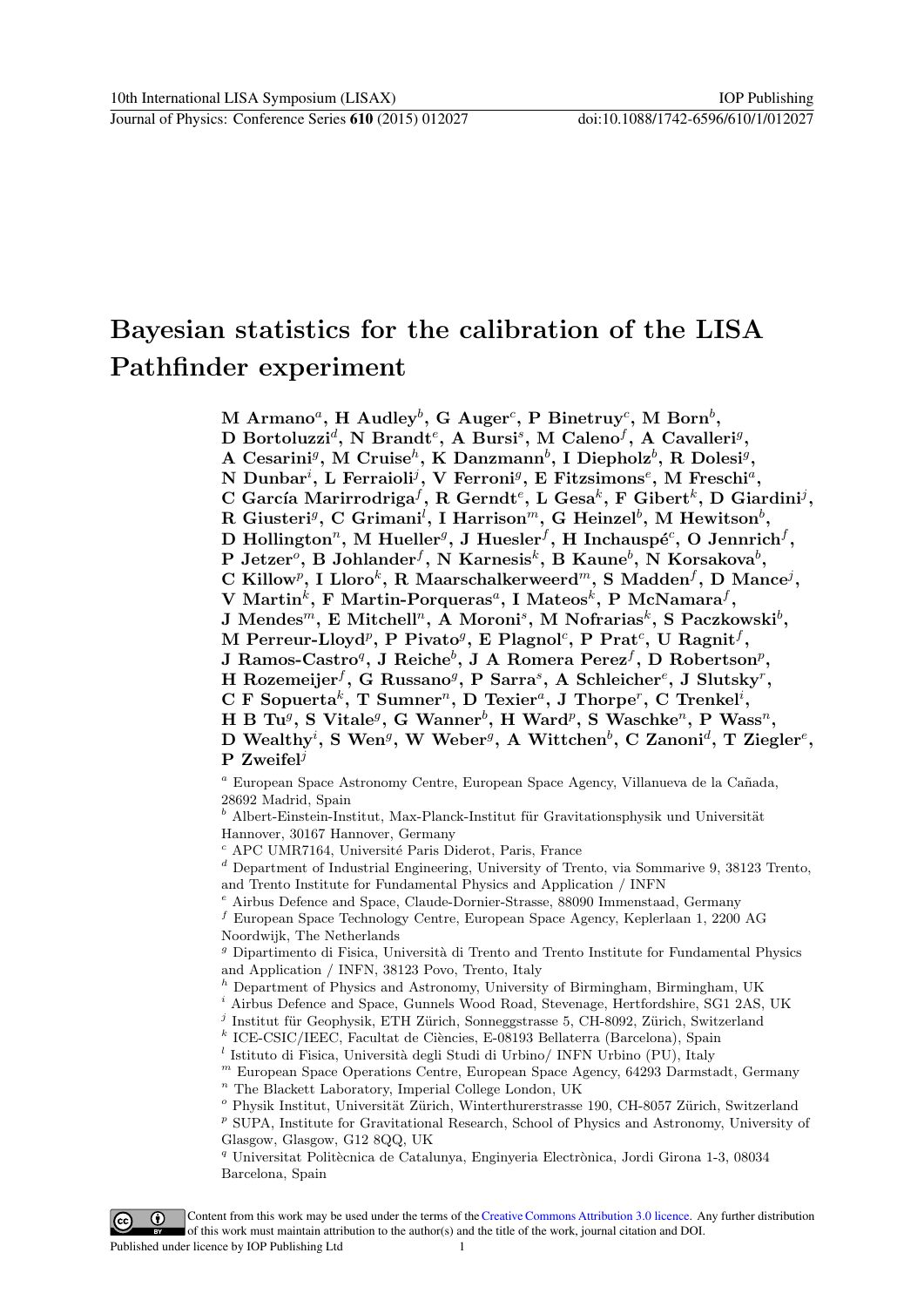<sup>r</sup> NASA Goddard Space Flight Center, 8800 Greenbelt Road, Greenbelt, MD 20771, USA <sup>s</sup> CGS S.p.A, Compagnia Generale per lo Spazio, Via Gallarate, 150 - 20151 Milano, Italy

E-mail: karnesis@ieec.uab.es

Abstract. The main goal of LISA Pathfinder (LPF) mission is to estimate the acceleration noise models of the overall LISA Technology Package (LTP) experiment on-board. This will be of crucial importance for the future space-based Gravitational-Wave (GW) detectors, like eLISA. Here, we present the Bayesian analysis framework to process the planned system identification experiments designed for that purpose. In particular, we focus on the analysis strategies to predict the accuracy of the parameters that describe the system in all degrees of freedom. The data sets were generated during the latest operational simulations organised by the data analysis team and this work is part of the LTPDA Matlab toolbox.

# 1. Introduction

The LISA Pathfinder mission [1] is a joint mission of the European Space Agency (ESA) and the National Aeronautics and Space Administration (NASA). It is aimed to test and validate key technologies for a future space-based Gravitational-Wave (GW) observatory, like the eLISA [2] mission concept. The eLISA is going to directly detect the effects of arriving GWs, via monitoring the relative motion between pairs of test masses (TMs) in free fall conditions. The LPF mission, being a demonstrator mission, consists in a single spacecraft hosting two proof masses following nominal geodesic motion, whose displacements are monitored by means of Mach-Zehnder laser interferometry. The principal requirement of the mission is expressed as

$$
S_{\Delta a}^{1/2}(f) = 3 \times 10^{-14} \left[ 1 + \left( \frac{f}{3 \,\text{mHz}} \right)^2 \right] \text{ms}^{-2} \text{Hz}^{-1/2}, \qquad 1 \,\text{mHz} \le f \le 30 \,\text{mHz}, \tag{1}
$$

where the  $S_{\Delta a}^{1/2}$  $\Delta_a^{1/2}$  term, is the spectral density of the differential acceleration between the TMs. In order to reach the level of Eq.  $(1)$ , the instrument must be fully characterised during the mission, and the various unknown dynamical parameters need to be estimated. For that reason, a series of system identification experiments have been proposed, each one stimulating the system in a particular manner. In the following sections we will discuss the planned experiments, together with the analysis strategies. Finally, we will present results of the algorithm performance on simulated data sets. This work is fully integrated in the standardised LTPDA toolbox [3], and is also part of the pipeline analysis to be performed during mission operations.

# 2. The system identification experiments

The planned system identification investigations can be divided into two main categories; those over the sensitive axis, and the cross-talk experiments [4]. The first case consists in exciting the three body system (the two TMs and the space-craft) along the  $x$ -axis, which is monitored by the most sensitive instrument, the differential interferometer (or  $o_{12}$  for short). In the second case, the system is excited along various degrees of freedom, and it aims at studying any possible crosscoupling effects that "pollute" the  $o_{12}$  optical channel. In particular, the TMs are commanded to rotate around their z-axis ( $\phi$  angle), and along their y-axis, and the space-craft only around its z-axis (Φ angle). The commanded injection signals are, in essence, a series of sinusoids that will induce a large (in amplitude) response of the system to be used to calibrate the close-loops transfer functions, and to estimate the dynamic parameters with the desired accuracy.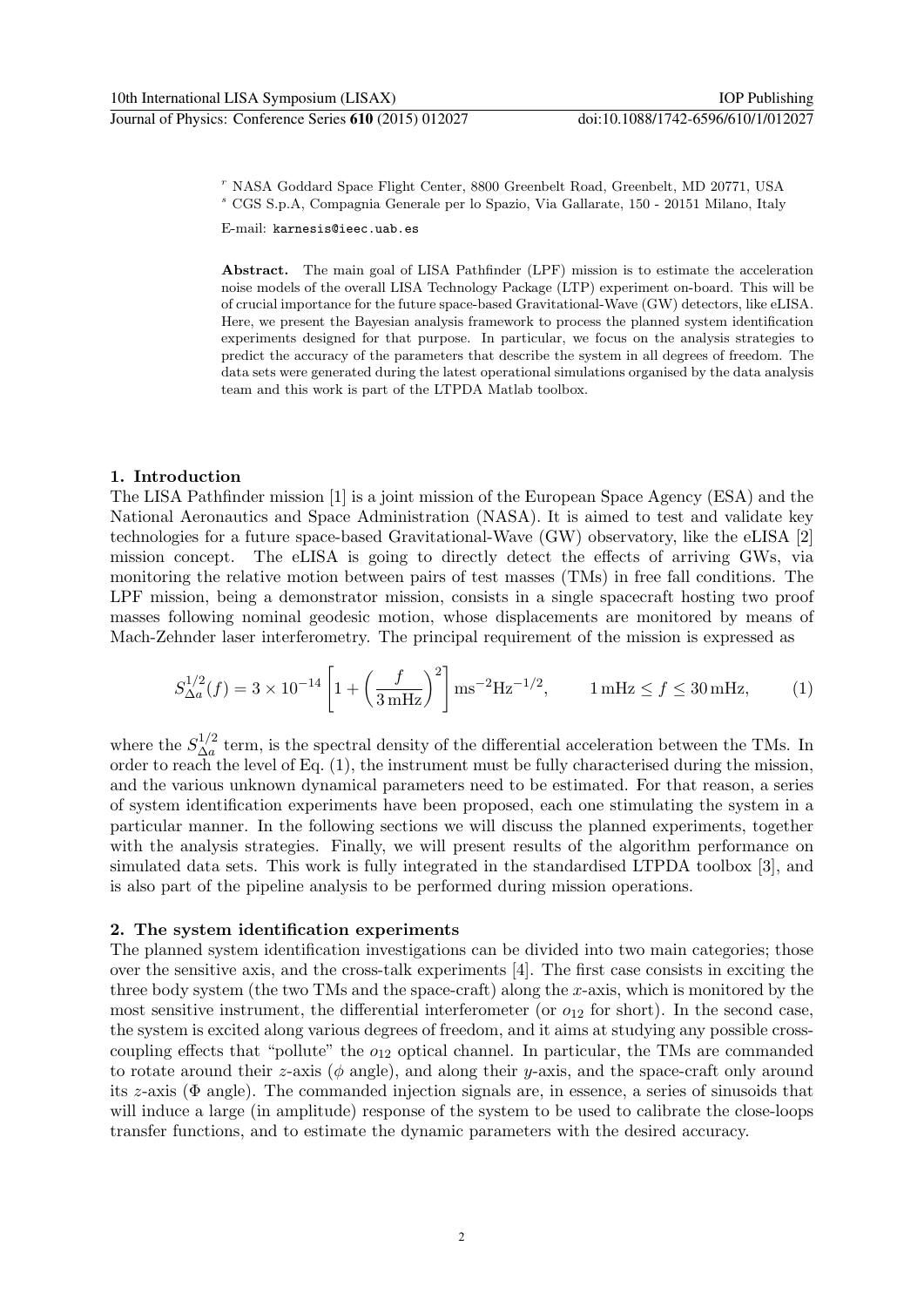Journal of Physics: Conference Series **610** (2015) 012027 doi:10.1088/1742-6596/610/1/012027

#### 3. The Bayesian data analysis framework

For the analysis of the aforementioned experiments, a Bayesian framework has been developed [5, 6], where a posterior distribution is sampled via Markov Chain Monte Carlo (MCMC) methods. The posterior distribution  $\pi(\vec{\theta}|y)$  can be expressed as

$$
\pi(\vec{\theta}|y) = \frac{\pi(y|\vec{\theta})p(\vec{\theta})}{\pi(y)},
$$
\n(2)

where  $\vec{\theta}$  the parameter set to be estimated given the data-set y,  $\pi(y|\vec{\theta})$  the likelihood function,  $p(\vec{\theta})$  the prior Probability Density Functions (PDFs), and  $\pi(y)$  is the so-called evidence of the model. Usually, the evidence is omitted in parameter estimation procedures, as it serves only as a normalisation constant. Then, assuming Gaussian properties of the noise and high signal-tonoise ratio (SNR), the likelihood can be written as

$$
\pi(y|\vec{\theta}) = C \times e^{-\frac{1}{2}(y - h(\vec{\theta})|y - h(\vec{\theta}))} = C \times e^{-\chi^2/2},
$$
\n(3)

where  $C$  a constant, and the  $(\cdot | \cdot)$  determines the natural inner product in frequency domain  $(a|b) = 2 \int_{a}^{\infty}$  $\boldsymbol{0}$  $df[\tilde{a}^*(f)\tilde{b}(f) + \tilde{a}(f)\tilde{b}^*(f)]/\tilde{S}_n(f)$ , where  $\tilde{S}_n(f)$  is the power spectral density of the noise time-series. A tilde denotes the operations in frequency domain, and an asterisk denotes the complex conjugation. The  $h(\vec{\theta})$  is the so-called template, or in other words, the model of the dynamics of the system.

But for the case of the LTP, the noise time-series might be unknown, or simply not available during the system identification experiments. This can be tackled by modelling the curve of the spectral density of the noise as in [7], where the coefficients i of the  $\tilde{S}_n(f)$  term are multiplied by a set j of  $\eta$  amplitudes to be also estimated together with the dynamics parameters

$$
\tilde{S}_{n,i} \to \eta_j \tilde{S}_{n,i}, \quad i_j < i \le i_{j+1}.\tag{4}
$$

Another method has been proposed, if one can assume zero mean and Gaussian properties of the noise. Then, the noise coefficients can be marginalised out of the posterior distribution. More details can be found in [8].

#### 4. Results from simulated data sets

We can now apply the available techniques on the experiments over the sensitive axis. A simple realisation of a differential acceleration model can be expressed as [6, 8]

$$
\alpha_{12} = \left[\frac{d^2}{dt^2} + \omega_2^2\right] o_{12}(t-\tau) + (\omega_1^2 - \omega_2^2) o_1(t-\tau) - A_{sus}\frac{g_2(f)}{m_2},\tag{5}
$$

where  $\omega_1^2$  and  $\omega_2^2$  are the parasitic stiffnesses of the TMs,  $o_1$  the readout of the first interferometer that measures the displacement of the first TM with respect to the space-craft,  $A_{sus}$  a control loop gain, and  $\tau$  a system delay. The  $g_2(f)/m_2$  is the (normalised to the mass  $m_2$ ) applied force in the second TM, that may be frequency dependet. In this simple case, we have modelled a low-pass filter procedure applied to the commanded forces.

Working in the acceleration domain, has certain advantages, like no controller transfer functions appearing in the equations, but one must consider that the acceleration noise spectral density depends on the parameter set, so that  $\tilde{S}_n \equiv \tilde{S}_n(\vec{\theta})$  [9]. A first approach to solve this problem is to apply the *iterative*  $\chi^2$  scheme [8]. This method is based on a loop of sequential estimations of  $\vec{\theta}$  and then  $\tilde{S}_n(\vec{\theta})$ , then constructing the likelihood function, and maximising it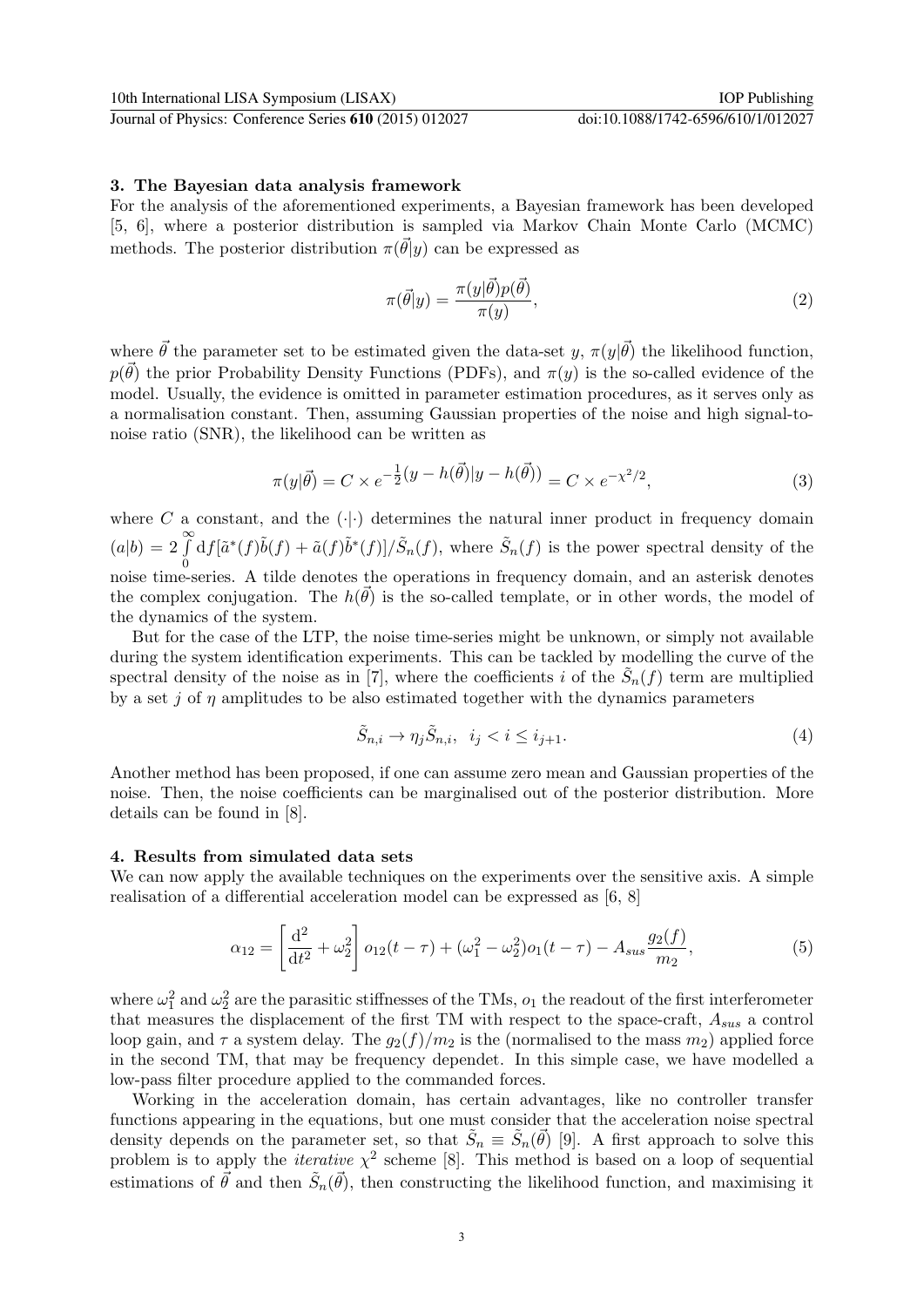Journal of Physics: Conference Series **610** (2015) 012027 doi:10.1088/1742-6596/610/1/012027



**Figure 1.** Example of the iterative  $\chi^2$  scheme fitting the differential acceleration  $\alpha_{12}$ . At the end of each estimation of  $\vec{\theta}_i$ , with  $1 \leq i \leq N_{iter}$  the likelihood function is updated taking into account the  $\tilde{S}_n(\vec{\theta}_i)$  and a new estimation procedure takes place, until a convergence criterion is satisfied. These curves correspond to the fitting progress of a high dimensional model on the cross-talk experiments. See text for details.

to apply a new round of corrections on  $\vec{\theta}$ . An example of the iterative  $\chi^2$  scheme can be seen in Fig. 1. For practical reasons, the outer loop of estimations is performed with methods that can be faster than a MCMC run. We use the Nelder-Mead Simplex algorithm [10] until convergence is achieved, and then employ the MCMC algorithm to sample the posterior after assigning prior densities. In Fig. 2, we compare the iterative  $\chi^2$  technique to the noise modelling method of Eq. (4). As expected, there is no bias between the two methods, mostly due to the very high SNR of the particular experiments.



Figure 2. The PDFs of the system parameters of Eq. (5), as estimated by both techniques of the iterative  $\chi^2$  and the noise modelling of eq. (4). Since the SNR for the particular experiments is very large, we did not expect to find significant difference.

The developed MCMC methods, can be directly used for the case of the cross-talk experiments, where the SNR is smaller for certain parameters. As already mentioned, the three bodies of the system are commanded in different degrees of freedom in a consecutive manner. The first TM is commanded over  $\phi$  and y, then the same injection signals are applied to the second TM, and finally the space-craft is commanded to rotate around its  $z$ -axis. The parameters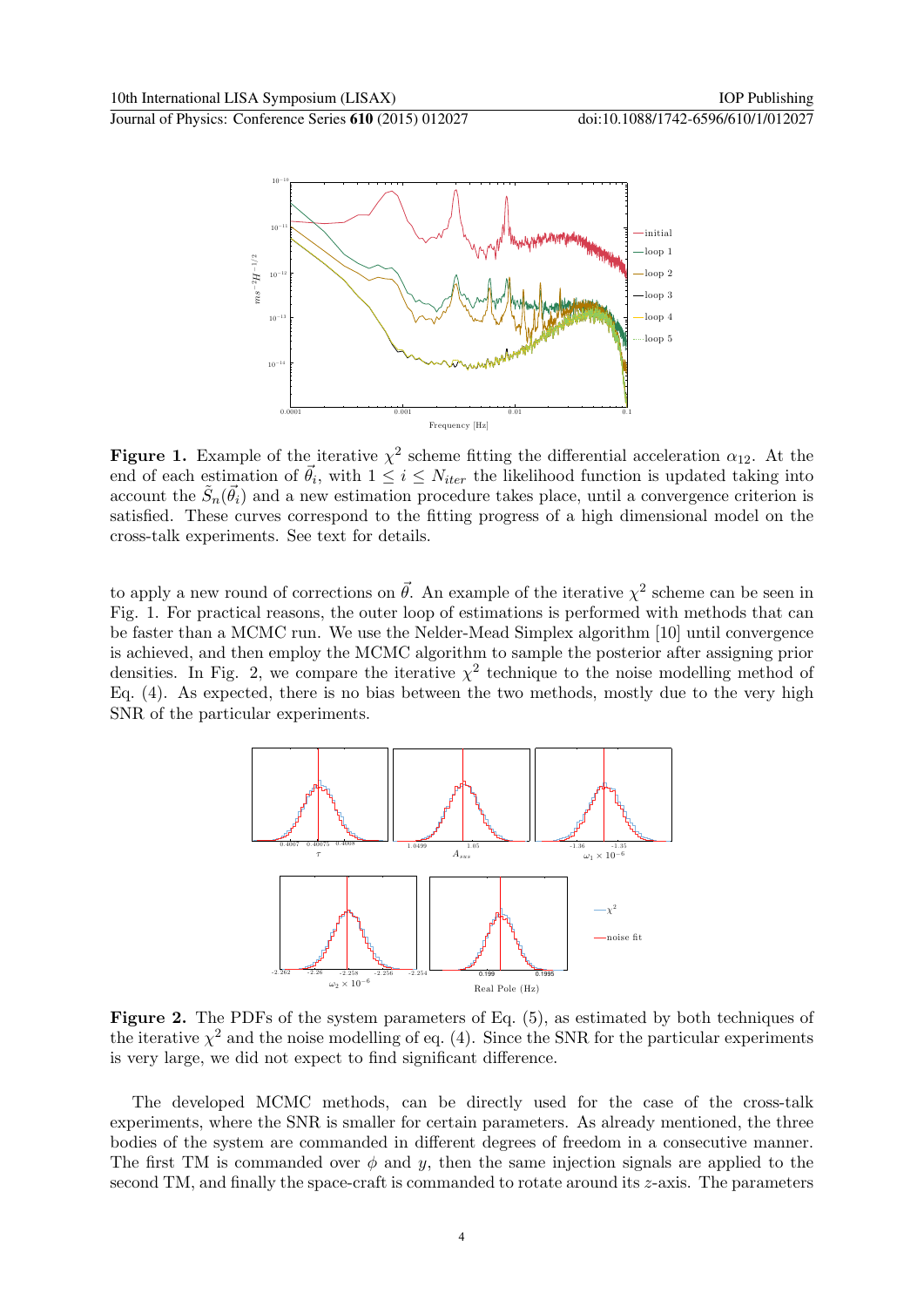to be estimated are the various cross-coupling effects that induce signal on the sensitive axis of the experiment. They can be of  $(1)$  geometrical origin, where the motion on other degrees of freedom is projected on the x-axis,  $(2)$  electrostatic origin, where distortion of the field lines from the command electrodes project undesired electrostatic forces, (3) gravitational origin, where a self-gravity imbalance of the space-craft could affect the TMs motion, and finally  $\langle 4 \rangle$  external effects of magnetic or thermal origin.

We may choose to form an analytical model in the acceleration domain, that includes the complete span of the cross-talk experiments, yielding a total of sixteen parameters to be estimated. A long MCMC search over the parameter space produces satisfactory results for the cross-talk coefficients. In Fig. 3, the residual acceleration during the cross-talk experiment is displayed. It is evident that the estimated parameters yield a residual level identical to the noise measurement, performed in a previous day of the experiment.



Figure 3. The residuals differential acceleration between the two TMs compared with the noise level measured in a previous day, and the total differential acceleration during the crosstalk-experiments.

The analysis of the cross-talk experiments can be more demanding, mostly due to the high dimensionality of the models, but also due to some cross-coupling coefficients contributing with a very low SNR to the overall signal measured. A suitable model is therefore required for the analysis, to quantitatively assess the physical effects that can explain more efficiently the observations. A Reversible Jump MCMC (RJMCMC) [6] algorithm has already been developed for this case, and already applied to the simulated data. The RJMCMC algorithm can be seen as a generalised MCMC method that is capable of sampling different parameter spaces simultaneously. It directly estimates the so-called Bayes factor  $B_{XY}$ , which is defined as the ratio of the evidences of the two competing models X and Y. For the cross-talk case we compared two models, the first one (which we name X) being higher in dimension by one extra parameter, which corresponds to the cross-coupling coefficient of the  $\theta$  angle to the differential acceleration. It was then proven that the new realisation of the model, which includes the new cross-talk term is more probable by  $log B_{XY} = 85.0$ , where Y is the model without this contribution. It is the same model that produces the residuals in Fig. 3.

# 5. Discussion

We have developed a Bayesian framework to be applied for the analysis of the LPF mission planned system identification experiments. Different approximations have been employed for modelling of the noise, or the treatment of an unknown level of the noise. In addition, model selection techniques have been developed in order to identify the most probable physical effects contributing to the overall differential acceleration. This is proven to be of major significance for cases where the model is complicated, like in the cross-talk experiments. The designed analysis